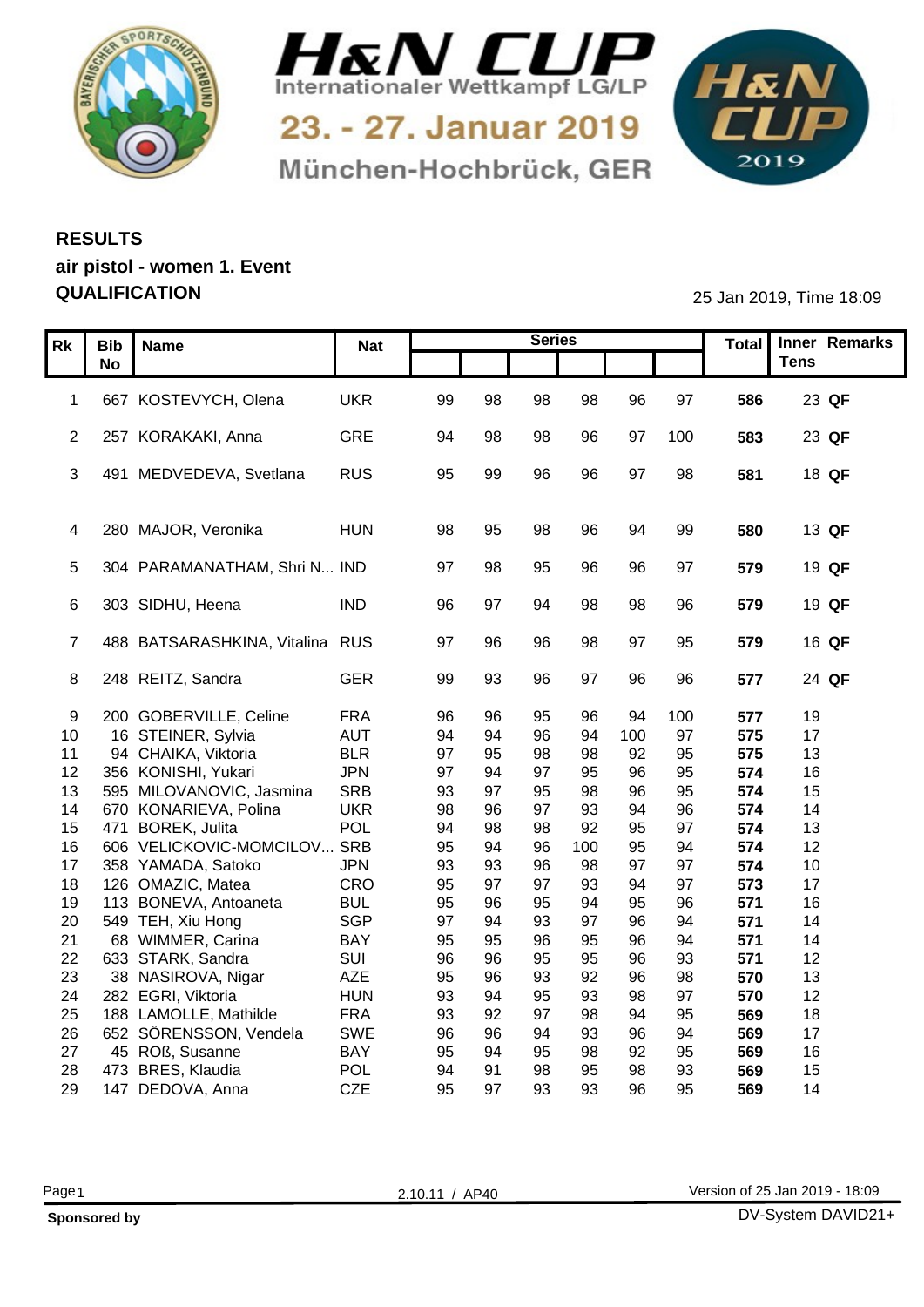



München-Hochbrück, GER

 $H_{K}N$ 

## **RESULTS air pistol - women 1. Event QUALIFICATION** 25 Jan 2019, Time 18:09

|                 | Rk   Bib   Name             | <b>Nat</b> |    |             | <b>Series</b>  |    |                |     | Total Inner Remarks |
|-----------------|-----------------------------|------------|----|-------------|----------------|----|----------------|-----|---------------------|
|                 | <b>No</b>                   |            |    |             |                |    |                |     | <b>Tens</b>         |
|                 |                             |            |    |             |                |    |                |     |                     |
| 30              | 201 GEBERVILLE, Sandrine    | <b>FRA</b> | 94 | 96<br>93    | 97             | 93 | 96             | 569 | 13                  |
| 31              | 472 KROL, Natalia           | POL        | 93 | 95          | 95             | 96 | 95             | 569 | 12 <sup>°</sup>     |
| 32 <sup>2</sup> | 665 KOROSTYLOVA, Yuliia     | <b>UKR</b> | 95 | 98          | $Q_{\Delta}$   | 94 | 91             | 569 | 12                  |
| 33              | 249 GROß, Teresa            | <b>GER</b> | 94 | $\Omega$    | $\Omega$       |    | 96             | 569 | 11                  |
| 34              | 489 KORSHUNOVA, Ekaterina   | <b>RUS</b> | 95 | 95          | 95             |    | 94             | 568 | 17                  |
| 35              | 300 SINGH, Shweta           | <b>IND</b> | 95 |             |                |    | 96             | 568 | 16                  |
| 36              | 93 KRUCHANOK, Katsiaryna    | <b>BLR</b> | 95 |             |                |    | 96             | 568 | 15                  |
| 37              | 443 BARTKOW-KWIATKOWS POL   |            | 93 |             |                |    | Q <sub>7</sub> | 568 | 13                  |
| 38              | 636 DIETHELM, Heidi         | SUI        | 95 | 92          | <b>Q7</b>      | 94 | 95             | 568 | 12                  |
| 39              | 46 KARSCH, Monika           | <b>BAY</b> | 97 | 94          | 92             |    | 94             | 568 | 11                  |
| 40              | 682 GRANADOS-GOMEZ, Nat USA |            | 93 | 95          | 94             | 95 | 95             | 568 | 10                  |
| 41              | 170 FRANQUET CALVENTE,      | <b>ESP</b> | 96 | 90<br>97    | 93             |    | 92             | 567 | 15                  |
| 42              | 548 TEO, Shun Xie           | <b>SGP</b> | 99 | 94<br>$Q_4$ | 93             | 95 | 92             | 567 | 14                  |
| 43              | 497 ENINA, lana             | <b>RUS</b> | 90 | 93<br>95    | 95             | 96 | 97             | 566 | 14                  |
| 44              | 67 PIECHACZEK, Miriam       | <b>BAY</b> | 92 | 95<br>95    | 95             | 93 | 96             | 566 | 11                  |
| 45              | 585 ARUNOVIC, Zorana        | <b>SRB</b> | 97 | 93<br>95    | 92             | 94 | 95             | 566 | 11                  |
| 46              | 357 SATO, Akiko             | <b>JPN</b> | 92 |             | Q <sub>1</sub> |    | $Q\Delta$      | 566 | 11                  |
| 47              | 376 RASMANE, Agate          | LAT        | 94 | 95          |                |    | 94             | 565 | 14                  |
| 48              | 217 SALUKVADZE, Nino        | GEO        | 96 |             | ٩3             |    | 92             | 565 |                     |
| 49              | 647 KUVIKOVA, Jana          | <b>SVK</b> | 94 | 92          |                |    | 94             | 564 | 17                  |
| 50              | 476 CASTELAO, Joana         | <b>POR</b> | 93 | 96<br>95    | 93             | 95 | 92             | 564 | 12 <sup>°</sup>     |
| 51              | 1 DELILAJ, Manuela          | <b>ALB</b> | 94 | 96<br>92    | 95             |    | 92             | 564 | <b>Q</b>            |
| 52              | 246 VENNEKAMP, Doreen       | GER        | 95 | 92<br>94    | 93             | 92 | 97             | 563 | 15                  |
| 53              | 148 CERVENKOVA, Renata      | CZE        | 94 | 95<br>92    | 95             | 92 | $Q\Delta$      | 562 | 16                  |
| 54              | 409 CASAPCIUC, Anastasia    | <b>MDA</b> | 93 | 90<br>94    | 94             |    | 93             | 562 | 10 <sup>°</sup>     |
| 55              | 666 LEVKOVSKA, Hanna        | <b>UKR</b> | 96 | 93<br>92    | 93             |    | 96             | 562 |                     |
| 56              | 12 WEITERSBERGER, Sand AUT  |            | 93 | 95          | ۹              |    | 93             | 561 | 11                  |
| 57              | 569 BOLA UJCIC, Denis       | <b>SLO</b> | 93 |             | 94             | 90 | 95             | 561 | $\overline{7}$      |
|                 | 58 566 SMOLIC, Klara        |            | 91 | 92          | 92             |    | Q <sub>7</sub> |     | 17                  |
|                 |                             | <b>SLO</b> |    |             |                | 92 |                | 560 |                     |
|                 | 59 398 ZDANOVA, Jekaterina  | LTU        | 98 | 95<br>90    | 93             | 95 | 89             | 560 | 13                  |
|                 | 60 414 ZAVALA, Alejandra    | <b>MEX</b> | 92 | 92          | 94             | 95 | 96             | 560 | 11                  |
| 61              | 245 HOCHMUTH, Julia         | <b>GER</b> | 95 |             | 93             |    | 93             | 559 | 13 <sup>°</sup>     |
|                 | 62 567 TKALEC, Jagoda       | <b>SLO</b> | 96 | 89<br>92    | 98             | 93 | 91             | 559 | 11                  |
|                 | 63 431 LOVHAUG, Marit       | <b>NOR</b> | 92 | 95          | QΔ             | 94 | 93             | 559 | 10                  |
| 64              | 551 TAN, Yee Joo Phaedra    | SGP        | 92 | 92          |                | 93 | $Q_4$          | 558 | 14                  |
| 65              | 336 AMATO, Nicole           | <b>ITA</b> | 93 | 90          | 95             |    | 96             | 558 | 10                  |
| 66              | 281 SIKE, Renata            | <b>HUN</b> | 99 |             | 93             |    | 93             | 557 | 10                  |
|                 | 67 478 BONTE, Roxana-Delia  | ROU        | 92 | 93<br>92    | 94             | 92 | 93             | 556 | 11                  |